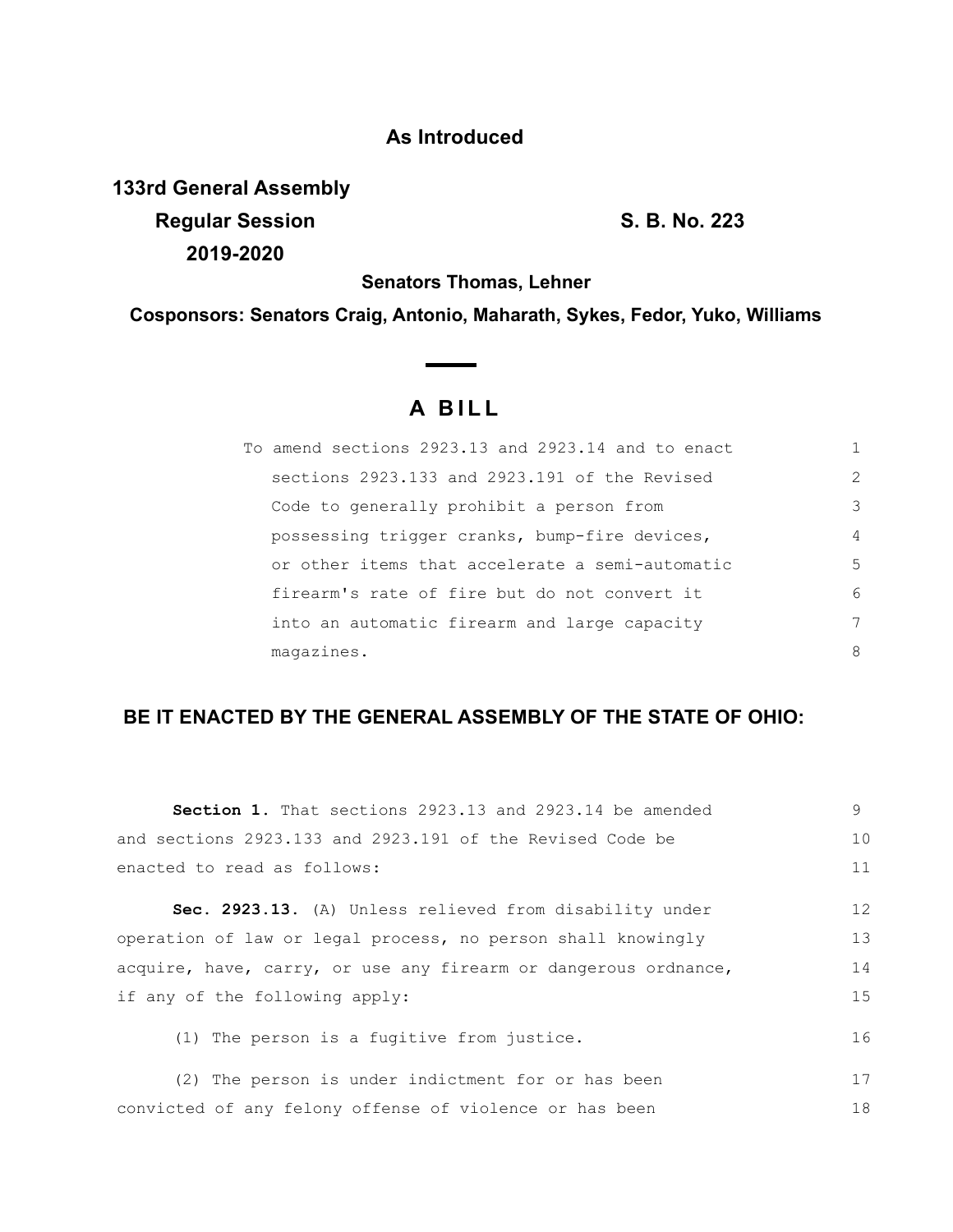adjudicated a delinquent child for the commission of an offense that, if committed by an adult, would have been a felony offense of violence.

(3) The person is under indictment for or has been convicted of any felony offense involving the illegal possession, use, sale, administration, distribution, or trafficking in any drug of abuse or has been adjudicated a delinquent child for the commission of an offense that, if committed by an adult, would have been a felony offense involving the illegal possession, use, sale, administration, distribution, or trafficking in any drug of abuse. 22 23 24 25 26 27 28 29

(4) The person is drug dependent, in danger of drug dependence, or a chronic alcoholic. 30 31

(5) The person is under adjudication of mental incompetence, has been adjudicated as a mental defective, has been committed to a mental institution, has been found by a court to be a mentally ill person subject to court order, or is an involuntary patient other than one who is a patient only for purposes of observation. As used in this division, "mentally ill person subject to court order" and "patient" have the same meanings as in section 5122.01 of the Revised Code. 32 33 34 35 36 37 38 39

 (6) The person has been convicted of a violation of section 2923.133 of the Revised Code or has been adjudicated a delinquent child for the commission of a violation of that section. 40 41 42 43

 (7) The person has been convicted of a violation of section 2923.191 of the Revised Code or has been adjudicated a delinquent child for the commission of a violation of that section. 44 45 46 47

19 20 21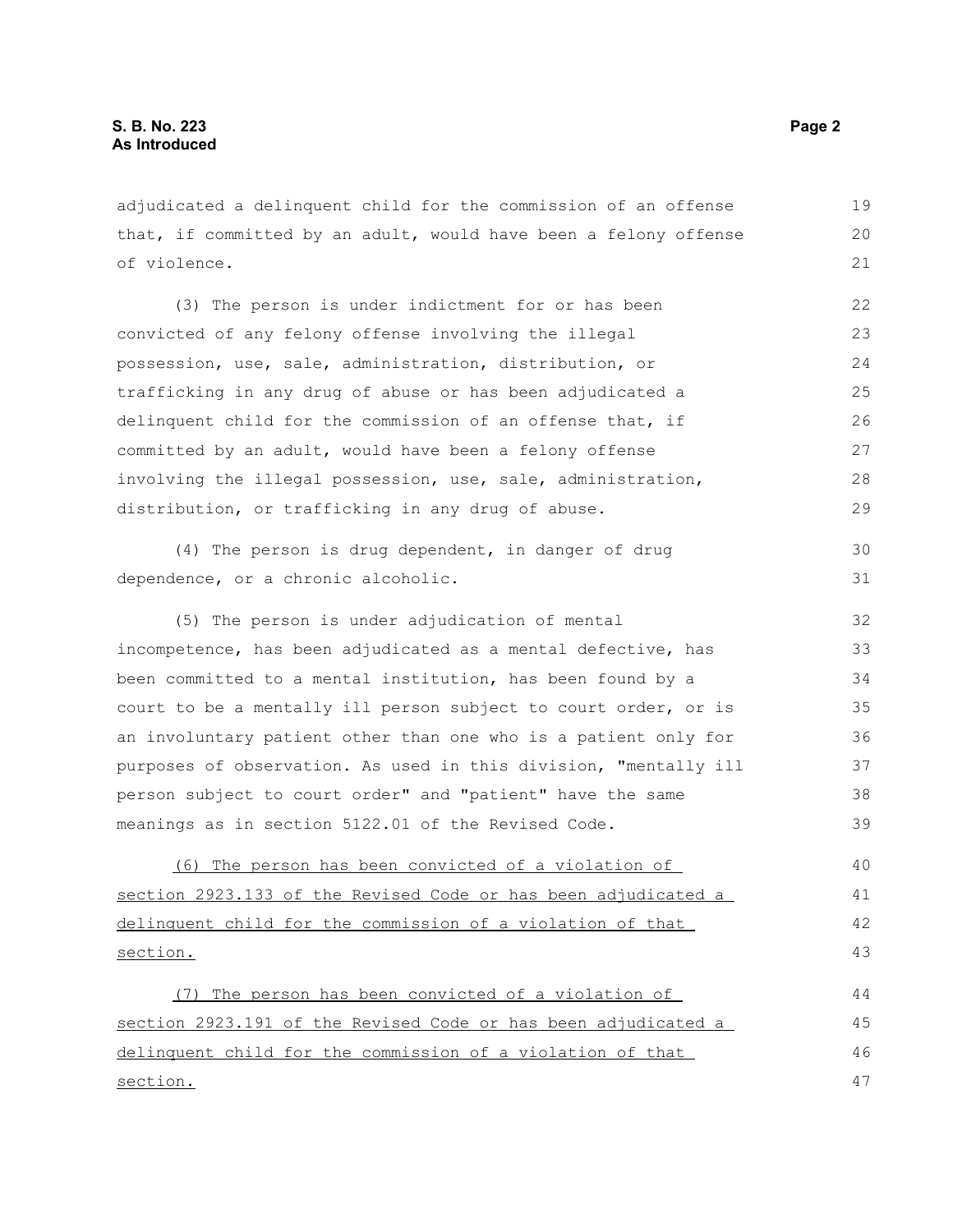(B) Whoever violates this section is guilty of having weapons while under disability, a felony of the third degree. (C) For the purposes of this section, "under operation of law or legal process" shall not itself include mere completion, termination, or expiration of a sentence imposed as a result of a criminal conviction. **Sec. 2923.133.** (A) On and after the date that is one hundred eighty days after the effective date of this section, no person shall import, manufacture, sell, transfer, or possess a trigger crank, a bump-fire device, or any part, combination of parts, component, device, attachment, or accessory that is designed or functions to accelerate the rate of fire of a semi automatic firearm but not convert the semi-automatic firearm into an automatic firearm. (B) This section does not apply with respect to the importation for, manufacture for, sale to, transfer to, or possession of any item specified in division (A) of this section by or under authority of the United States or any department or agency of the United States or by this state, any other state, or a department, agency, or political subdivision of this state or any other state. (C) Whoever violates division (A) of this section is guilty of "illegal rate-of-fire acceleration conduct," a felony 48 49 50 51 52 53 54 55 56 57 58 59 60 61 62 63 64 65 66 67 68 69 70

of the fourth degree.

**Sec. 2923.14.** (A)(1) Except as otherwise provided in division (A)(2) of this section, any person who is prohibited from acquiring, having, carrying, or using firearms may apply to the court of common pleas in the county in which the person resides for relief from such prohibition. 72 73 74 75 76

71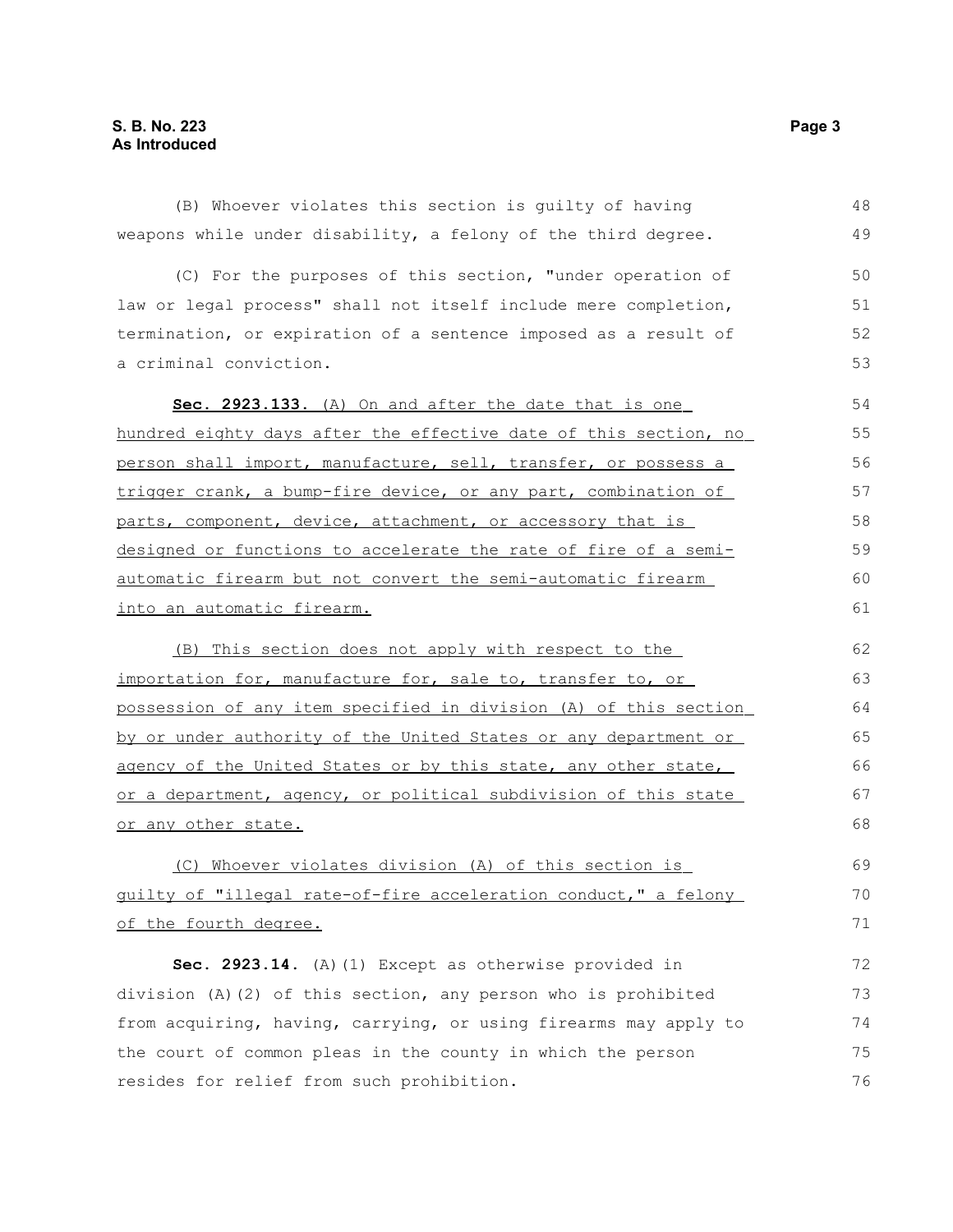## **S. B. No. 223 Page 4 As Introduced**

(2) Division (A)(1) of this section does not apply to a person who has been convicted of or pleaded guilty to a violation of section 2923.132 of the Revised Code or to a person who, two or more times, has been convicted of or pleaded guilty to a felony and a specification of the type described in section 2941.141, 2941.144, 2941.145, 2941.146, 2941.1412, or 2941.1424 of the Revised Code. 77 78 79 80 81 82 83

(B) The application shall recite the following:

(1) All indictments, convictions, or adjudications upon which the applicant's disability is based, the sentence imposed and served, and any release granted under a community control sanction, post-release control sanction, or parole, any partial or conditional pardon granted, or other disposition of each case, or, if the disability is based upon a factor other than an indictment, a conviction, or an adjudication, the factor upon which the disability is based and all details related to that factor; 85 86 87 88 89 90 91 92 93

(2) Facts showing the applicant to be a fit subject for relief under this section.

(C) A copy of the application shall be served on the county prosecutor. The county prosecutor shall cause the matter to be investigated and shall raise before the court any objections to granting relief that the investigation reveals. 96 97 98 99

(D) Upon hearing, the court may grant the applicant relief pursuant to this section, if all of the following apply: 100 101

(1) One of the following applies:

(a) If the disability is based upon an indictment, a conviction, or an adjudication, the applicant has been fully discharged from imprisonment, community control, post-release 103 104 105

84

94 95

102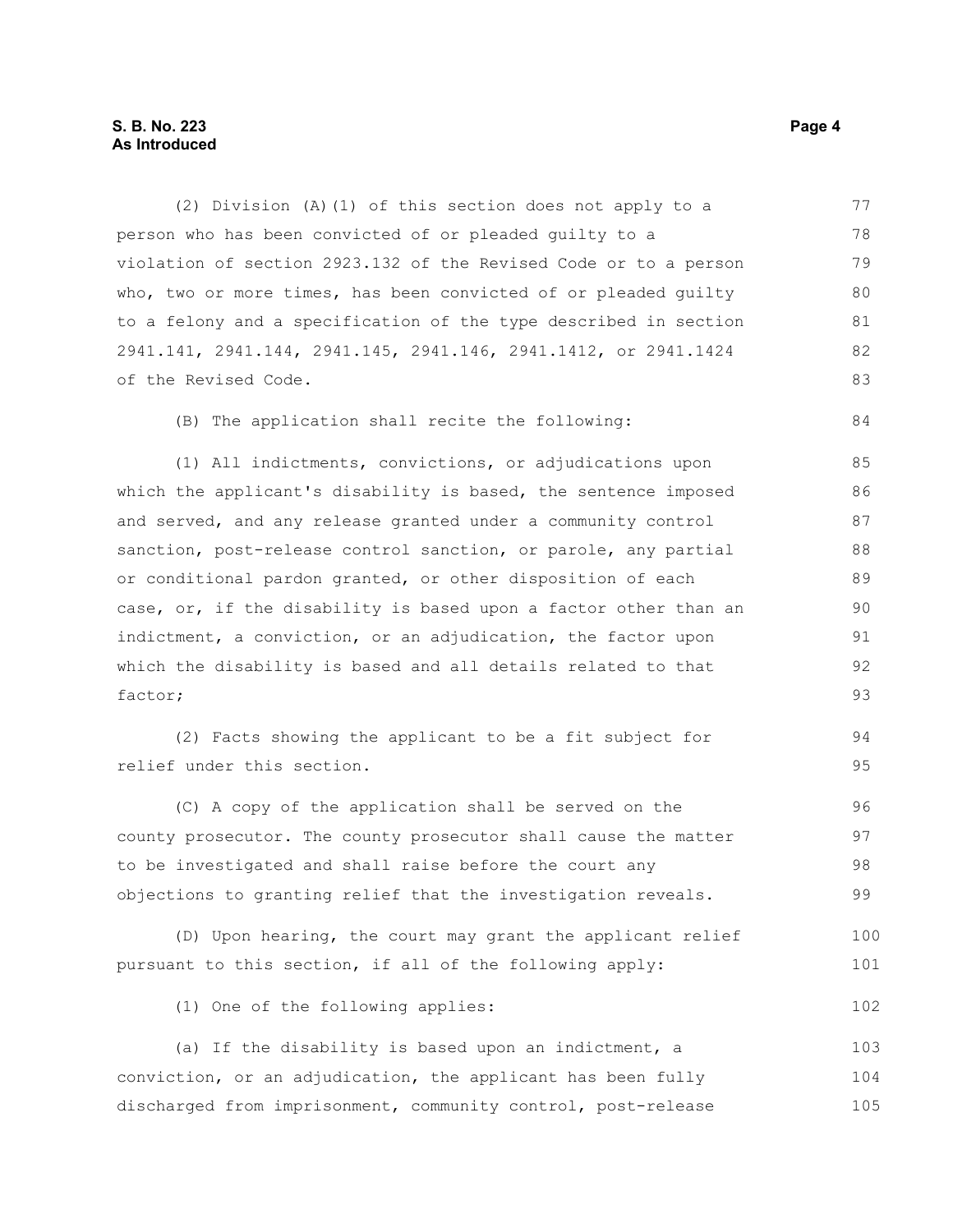control, and parole, or, if the applicant is under indictment, has been released on bail or recognizance. (b) If the disability is based upon a factor other than an indictment, a conviction, or an adjudication, that factor no longer is applicable to the applicant. (2) The applicant has led a law-abiding life since discharge or release, and appears likely to continue to do so. (3) The applicant is not otherwise prohibited by law from acquiring, having, or using firearms. (E) Costs of the proceeding shall be charged as in other civil cases, and taxed to the applicant. (F) Relief from disability granted pursuant to this section restores the applicant to all civil firearm rights to the full extent enjoyed by any citizen, and is subject to the following conditions: (1) Applies only with respect to indictments, convictions, or adjudications, or to the other factor, recited in the application as the basis for the applicant's disability; (2) Applies only with respect to firearms lawfully acquired, possessed, carried, or used by the applicant; (3) May be revoked by the court at any time for good cause shown and upon notice to the applicant; (4) Is automatically void upon commission by the applicant of any offense set forth in division (A)(2) $-\theta$ r, (3), (6), or (7) of section 2923.13 of the Revised Code, or upon the applicant's becoming one of the class of persons named in division  $(A)(1)$ , (4), or (5) of that section. 106 107 108 109 110 111 112 113 114 115 116 117 118 119 120 121 122 123 124 125 126 127 128 129 130 131 132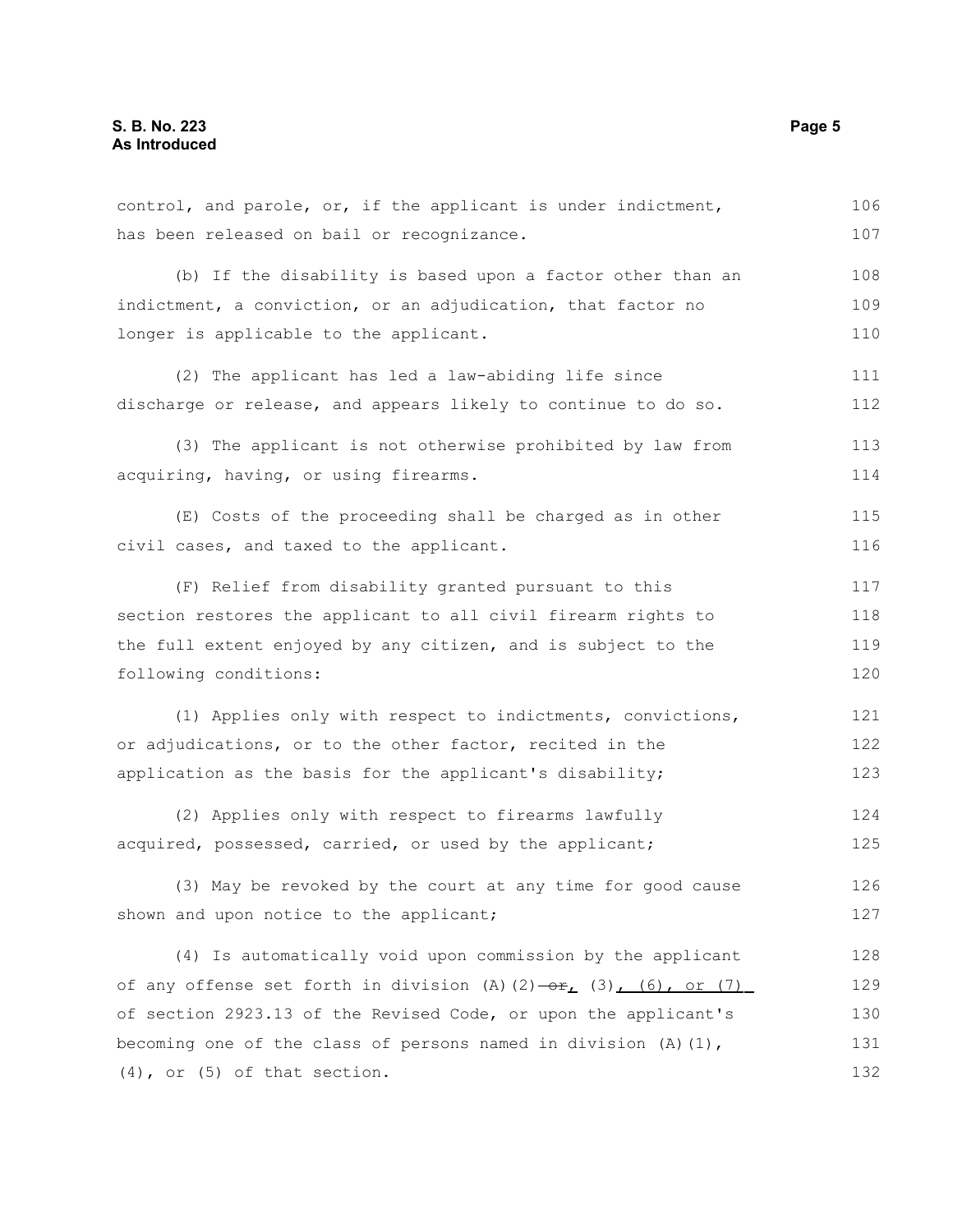(G) As used in this section: (1) "Community control sanction" has the same meaning as in section 2929.01 of the Revised Code. (2) "Post-release control" and "post-release control sanction" have the same meanings as in section 2967.01 of the Revised Code. **Sec. 2923.191.** (A) As used in this section: (1) "Large capacity magazine" means any magazine, belt, drum, feed strip, or similar device that has the capacity of, or can be readily restored or converted to accept, either of the following: (a) More than fifteen rounds of ammunition for a handgun; (b) More than twenty rounds of ammunition for any other firearm. (2) "Large capacity magazine" does not mean any of the following: (a) A feeding device that has been permanently altered so that it cannot accommodate more than ten rounds of ammunition; (b) A .22 caliber tube ammunition feeding device; (c) A tubular magazine that is contained in a lever-action firearm; (d) A magazine that is permanently inoperable. (B) On and after the date that is one hundred eighty days after the effective date of this section, no person shall knowingly possess, purchase, keep for sale, offer or expose for sale, transfer, distribute, or import a large capacity magazine. 133 134 135 136 137 138 139 140 141 142 143 144 145 146 147 148 149 150 151 152 153 154 155 156 157 158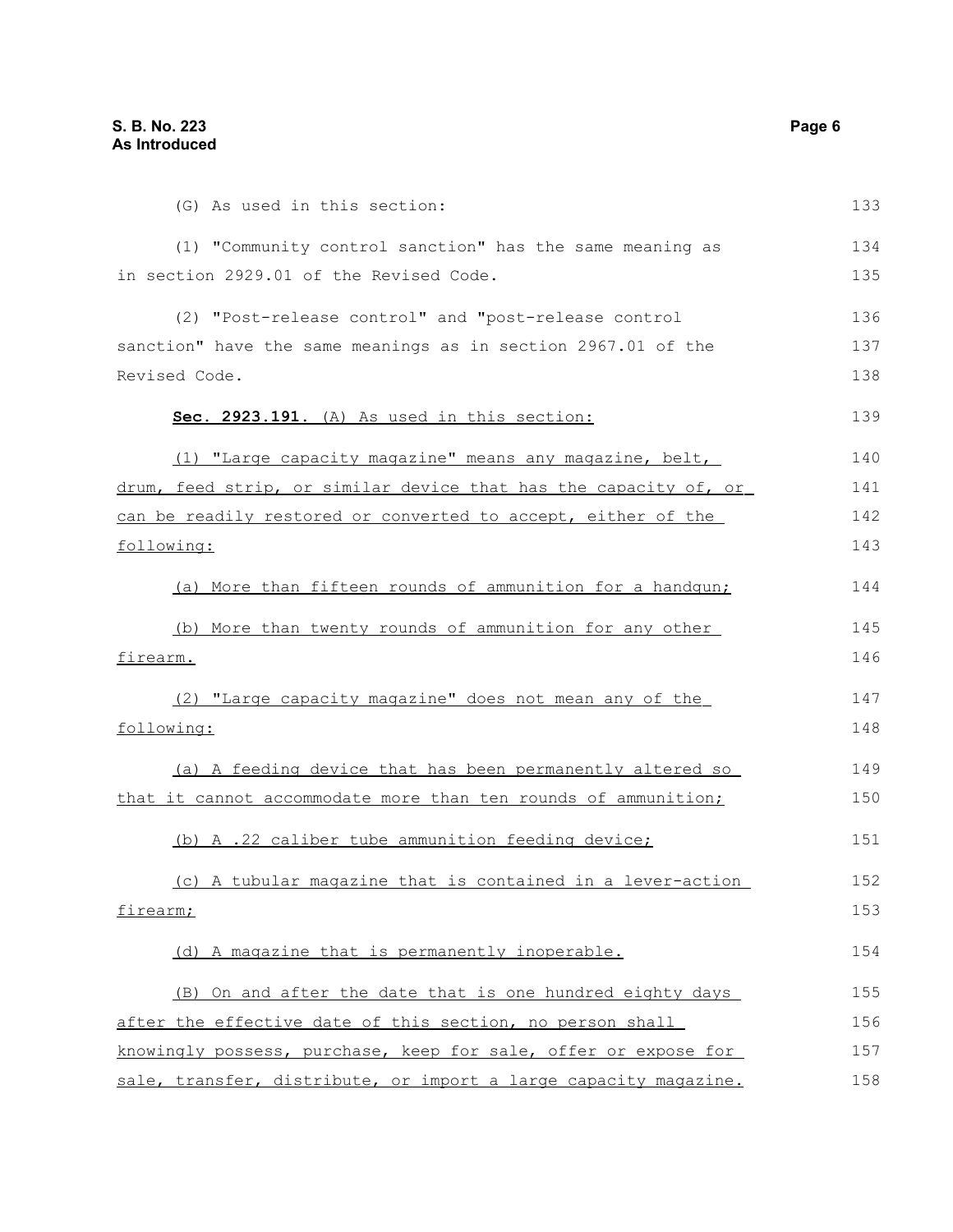| (C) Division (B) of this section does not apply to any of        | 159 |
|------------------------------------------------------------------|-----|
| the following:                                                   | 160 |
| (1) Officers, agents, or employees of the United States,         | 161 |
| this or any other state, or political subdivision of this or any | 162 |
| other state, members of the armed forces of the United States or | 163 |
| the organized militia of this or any other state, and law        | 164 |
| enforcement officers to the extent that the officer, agent,      | 165 |
| employee, or member is authorized to possess, purchase, keep for | 166 |
| sale, offer or expose for sale, transfer, distribute, or import  | 167 |
| large capacity magazines and is acting within the scope of the   | 168 |
| officer's, agent's, employee's, or member's duties;              | 169 |
| (2) Importers, manufacturers, and dealers of large               | 170 |
| capacity magazines that are licensed under the "Gun Control Act  | 171 |
| of 1968," 82 Stat. 1213, 18 U.S.C. 923, and any amendments or    | 172 |
| additions thereto or reenactments thereof;                       | 173 |
| (3) Carriers, warehouses, and others engaged in the              | 174 |
| business of transporting or storing firearms for hire, with      | 175 |
| respect to large capacity magazines lawfully transported or      | 176 |
| stored in the usual course of business and in compliance with    | 177 |
| the laws of this state and applicable federal law.               | 178 |
| (D) Whoever violates division (B) of this section is             | 179 |
| guilty of unlawful possession of a large capacity magazine, a    | 180 |
| felony of the fourth degree.                                     | 181 |
| Section 2. That existing sections 2923.13 and 2923.14 of         | 182 |
| the Revised Code are hereby repealed.                            | 183 |
| Section 3. Section 2923.13 of the Revised Code is                | 184 |
| presented in this act as a composite of the section as amended   | 185 |
| by both Am. Sub. H.B. 234 and Am. Sub. S.B. 43 of the 130th      | 186 |
| General Assembly. The General Assembly, applying the principle   | 187 |